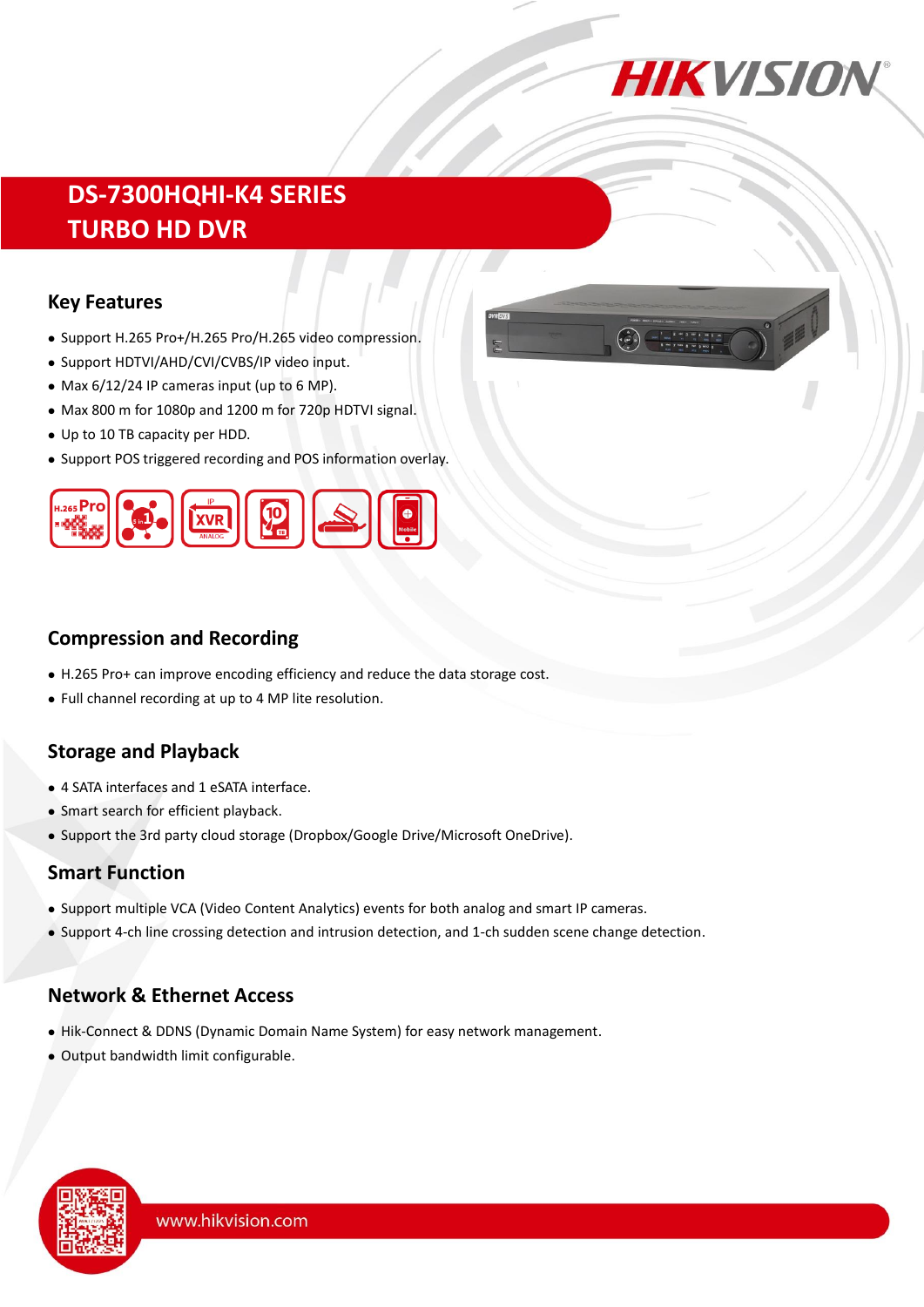

# **Specifications**

| <b>Model</b>               | <b>DS-7304HQHI-K4</b>                                                        | <b>DS-7308HQHI-K4</b>                                                   | <b>DS-7316HQHI-K4</b> |  |  |  |  |
|----------------------------|------------------------------------------------------------------------------|-------------------------------------------------------------------------|-----------------------|--|--|--|--|
| <b>Recording</b>           |                                                                              |                                                                         |                       |  |  |  |  |
| <b>Video compression</b>   | H.265 Pro+/H.265 Pro/H.265/H.264+/H.264                                      |                                                                         |                       |  |  |  |  |
| <b>Encoding resolution</b> | When 1080p Lite mode is not enabled:                                         |                                                                         |                       |  |  |  |  |
|                            | 4 MP lite/3 MP/1080p/720p/VGA/WD1/4CIF/CIF;                                  |                                                                         |                       |  |  |  |  |
|                            | When 1080p Lite mode is enabled:                                             |                                                                         |                       |  |  |  |  |
|                            | 4 MP lite/3 MP/1080p lite/720p lite/VGA/WD1/4CIF/CIF                         |                                                                         |                       |  |  |  |  |
| <b>Frame rate</b>          | Main stream:                                                                 |                                                                         |                       |  |  |  |  |
|                            | When 1080p Lite mode is not enabled:                                         |                                                                         |                       |  |  |  |  |
|                            | For 4 MP stream access: 4 MP lite@15fps; 1080p lite/720p/WD1/4CIF/VGA/       |                                                                         |                       |  |  |  |  |
|                            | CIF@25fps (P)/30fps (N)                                                      |                                                                         |                       |  |  |  |  |
|                            | For 3 MP stream access: 3 MP/1080p/720p/VGA/WD1/4CIF/CIF@15fps               |                                                                         |                       |  |  |  |  |
|                            | For 1080p stream access: 1080p/720p@15fps; VGA/WD1/4CIF/CIF@25fps (P)        |                                                                         |                       |  |  |  |  |
|                            | $/30$ fps $(N)$                                                              |                                                                         |                       |  |  |  |  |
|                            | For 720p stream access: 720p/VGA/WD1/4CIF/CIF@25fps (P)/30fps (N)            |                                                                         |                       |  |  |  |  |
|                            | When 1080p Lite mode enabled:                                                |                                                                         |                       |  |  |  |  |
|                            | 4 MP lite/3 MP@15fps; 1080p lite/720p lite/VGA/WD1/4CIF/CIF@25fps (P)/ 30fps |                                                                         |                       |  |  |  |  |
|                            | (N)                                                                          |                                                                         |                       |  |  |  |  |
|                            | Sub-stream:                                                                  |                                                                         |                       |  |  |  |  |
|                            | WD1/4CIF@12fps; CIF@25fps (P)/30fps (N)                                      |                                                                         |                       |  |  |  |  |
| Video bit rate             | 32 Kbps to 6 Mbps                                                            |                                                                         |                       |  |  |  |  |
| Dual stream                | Support                                                                      |                                                                         |                       |  |  |  |  |
| <b>Stream type</b>         | Video, Video & Audio                                                         |                                                                         |                       |  |  |  |  |
| <b>Audio compression</b>   | G.711u                                                                       |                                                                         |                       |  |  |  |  |
| <b>Audio bit rate</b>      | 64 Kbps                                                                      |                                                                         |                       |  |  |  |  |
| <b>Video and Audio</b>     |                                                                              |                                                                         |                       |  |  |  |  |
|                            | 2-ch (up to $6$ -ch)                                                         | 4-ch (up to 12-ch)                                                      | 8-ch (up to 24-ch)    |  |  |  |  |
| IP video input             | Up to 6 MP resolution                                                        |                                                                         |                       |  |  |  |  |
|                            | Support H.265+/H.265/H.264+/H.264 IP cameras                                 |                                                                         |                       |  |  |  |  |
|                            | $4$ -ch                                                                      | 8-ch                                                                    | $16$ -ch              |  |  |  |  |
| Analog video input         | BNC interface (1.0 Vp-p, 75 $\Omega$ ), supporting coaxitron connection      |                                                                         |                       |  |  |  |  |
|                            | 4 MP, 3 MP, 1080p30, 1080p25, 720p60, 720p50, 720p30, 720p25                 |                                                                         |                       |  |  |  |  |
| <b>HDTVI input</b>         | *: The 3 MP signal input is only available for channel 1 of DS-7304HQHI-K4,  |                                                                         |                       |  |  |  |  |
|                            | channel 1/2 of DS-7308HQHI-K4, and channel 1/2/3/4 of DS-7316HQHI-K4.        |                                                                         |                       |  |  |  |  |
| <b>AHD input</b>           | 4 MP, 1080p25, 1080p30, 720p25, 720p30                                       |                                                                         |                       |  |  |  |  |
| <b>HDCVI input</b>         | 1080p25, 1080p30, 720p25, 720p30                                             |                                                                         |                       |  |  |  |  |
| <b>CVBS input</b>          | PAL/NTSC                                                                     |                                                                         |                       |  |  |  |  |
| <b>CVBS output</b>         |                                                                              | 1-ch, BNC (1.0 Vp-p, 75 Ω), resolution: PAL: 704 × 576, NTSC: 704 × 480 |                       |  |  |  |  |
|                            | VGA: 1-ch, 1920 × 1080/60Hz, 1280 × 1024/60Hz, 1280 × 720/60Hz, 1024 ×       |                                                                         |                       |  |  |  |  |
|                            | 768/60Hz                                                                     |                                                                         |                       |  |  |  |  |
| <b>VGA/HDMI</b> output     | HDMI: 1-ch, 4K (3840 × 2160)/30Hz, 2K (2560 × 1440)/60Hz, 1920 × 1080/60Hz,  |                                                                         |                       |  |  |  |  |
|                            | 1280 × 1024/60Hz, 1280 × 720/60Hz, 1024 × 768/60Hz                           |                                                                         |                       |  |  |  |  |
| <b>Audio input</b>         | 4-ch, RCA (2.0 Vp-p, 1 K $\Omega$ )                                          |                                                                         |                       |  |  |  |  |
| Audio output               | 2-ch, RCA (Linear, 1 KΩ)                                                     |                                                                         |                       |  |  |  |  |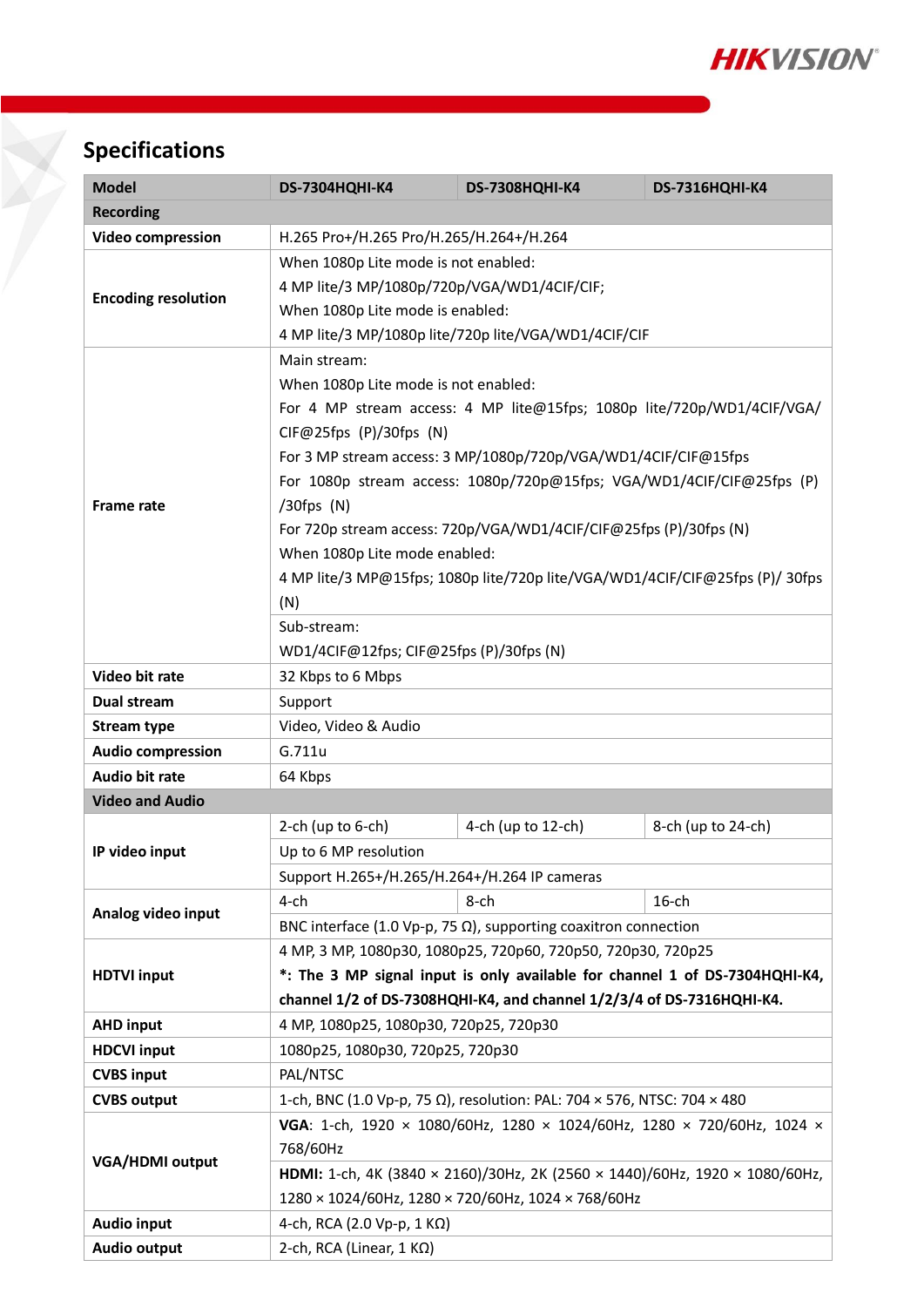

| Two-way audio                        | 1-ch, RCA (2.0 Vp-p, 1 $K\Omega$ ) (independent)                           |             |             |  |  |  |
|--------------------------------------|----------------------------------------------------------------------------|-------------|-------------|--|--|--|
| Synchronous playback                 | $4$ -ch                                                                    | $8$ -ch     | $16$ -ch    |  |  |  |
| <b>Network</b>                       |                                                                            |             |             |  |  |  |
| <b>Remote connections</b>            | 128                                                                        |             |             |  |  |  |
| <b>Network protocols</b>             | TCP/IP, PPPoE, DHCP, Hik-Connect, DNS, DDNS, NTP, SADP, NFS, iSCSI, UPnP™, |             |             |  |  |  |
|                                      | HTTPS, ONVIF, SNMP                                                         |             |             |  |  |  |
| <b>Network interface</b>             | 1, RJ45 10M/100M/1000M self-adaptive Ethernet interface                    |             |             |  |  |  |
| <b>Auxiliary interface</b>           |                                                                            |             |             |  |  |  |
| <b>SATA</b>                          | 4 SATA interfaces                                                          |             |             |  |  |  |
| <b>eSATA</b>                         | Support                                                                    |             |             |  |  |  |
| Capacity                             | Up to 10 TB capacity for each disk                                         |             |             |  |  |  |
| Serial interface                     | RS-232, RS-485 (full-duplex), Keyboard                                     |             |             |  |  |  |
| <b>USB</b> interface                 | Front panel: $2 \times$ USB 2.0                                            |             |             |  |  |  |
|                                      | Rear panel: 1 × USB 3.0                                                    |             |             |  |  |  |
| Alarm in/out                         | 16/4                                                                       |             |             |  |  |  |
| General                              |                                                                            |             |             |  |  |  |
| Power supply                         | 100 to 240 VAC                                                             |             |             |  |  |  |
| Consumption                          | $\leq 30$ W                                                                | $\leq 40$ W | $\leq$ 55 W |  |  |  |
| (without HDD)                        |                                                                            |             |             |  |  |  |
| <b>Working temperature</b>           | -10 °C to +55 °C (+14 °F to +131 °F)                                       |             |             |  |  |  |
| <b>Working humidity</b>              | 10% to 90%                                                                 |             |             |  |  |  |
| Dimensions ( $W \times D \times H$ ) | $445 \times 390 \times 70$ mm (17.5 $\times$ 15.4 $\times$ 2.8 inch)       |             |             |  |  |  |
| <b>Weights (without HDD)</b>         | ≤ 5 kg $(11.0 \text{ lb})$                                                 |             |             |  |  |  |

F.